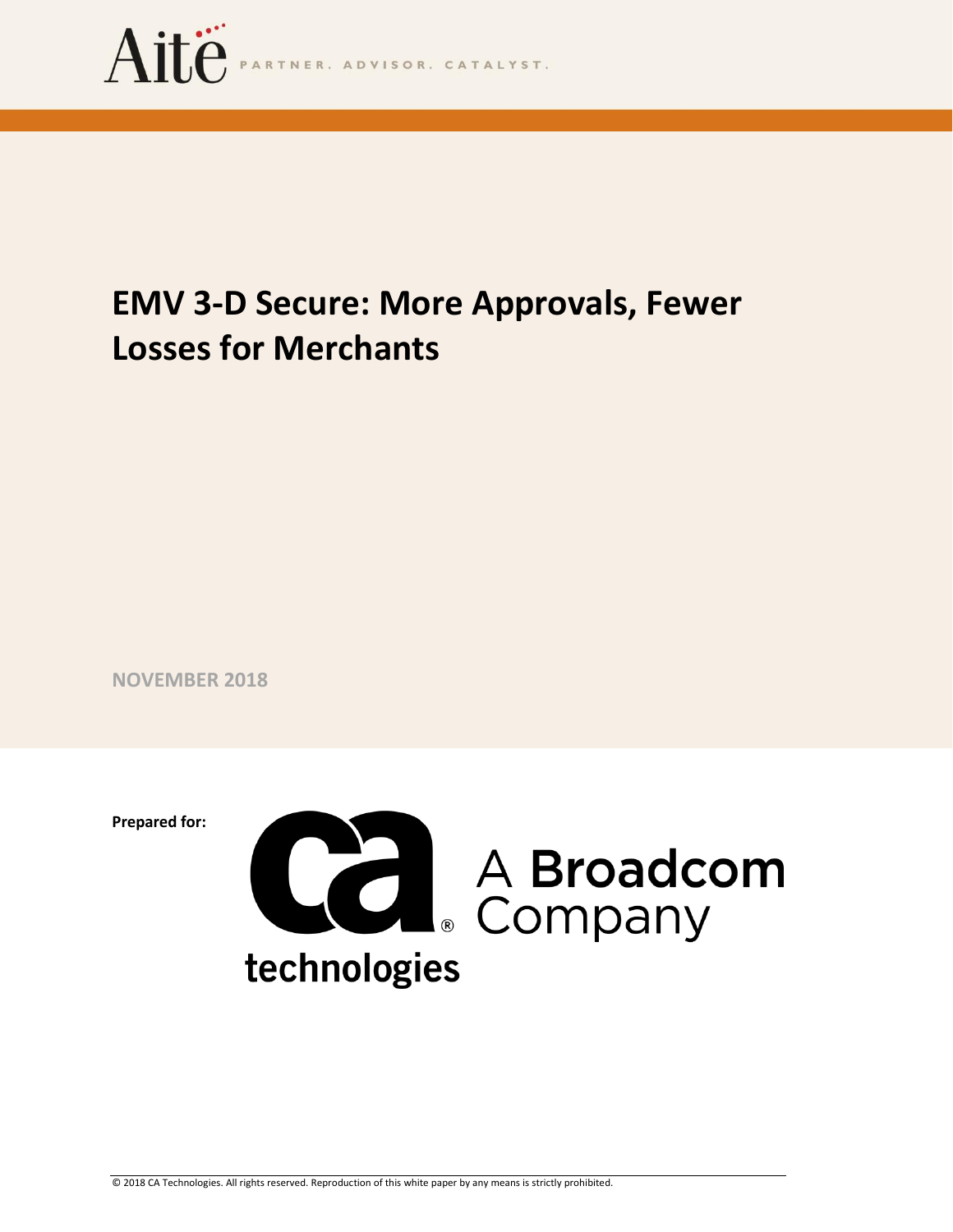## **TABLE OF CONTENTS**

## **LIST OF FIGURES**

## **LIST OF TABLES**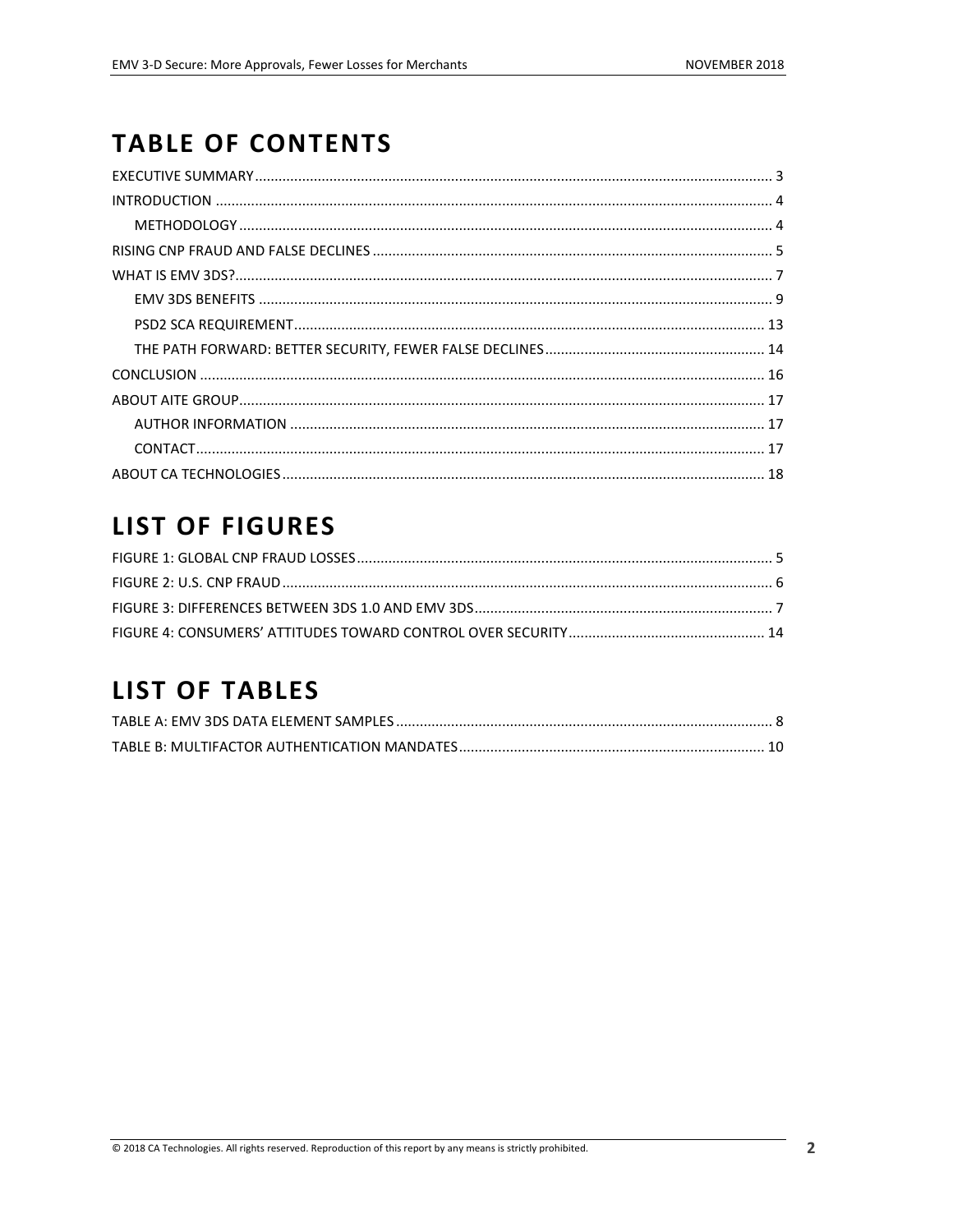### <span id="page-2-0"></span>**EXECUTIVE SUMMARY**

*EMV 3-D Secure: More Approvals, Fewer Losses for Merchants*, commissioned by CA Technologies and produced by Aite Group, explains the benefits of adopting EMV 3-D Secure (EMV 3DS). Key takeaways from the study include the following:

- EMV 3DS provides significant improvements to the legacy 3DS 1.0 solution, which are expected to increase authorization rates, reduce card-not-present (CNP) fraud, and provide a better customer experience relative to 3DS 1.0.
- EMV 3DS provides an enhanced data stream between issuers and merchants to better inform decisioning. The data available for merchants to send issuers increases from the 15 fields supported by 3DS 1.0 to over 150 fields in EMV 3DS. This promises to better inform authorization decisions and reduce false declines.
- The new protocol is mobile-friendly, an important attribute as mobile commerce continues to grow rapidly around the globe.
- Another key enhancement in EMV 3DS is the ability for merchants to turn on 3DS in nonchallenge mode so that they can provide a frictionless customer experience while concurrently feeding the results into their own risk models and use that to inform their own approve/decline decisions.
- Some card schemes have advised merchants and issuers that EMV 3DS provides a clear path to compliance in the increasing number of regions and countries that require multifactor authentication for CNP transactions.
- As merchants work toward EMV 3DS enablement, they should look for a vendor well versed in the nuances of 3DS, which can provide a sophisticated data model and risk scoring to effectively analyze the incremental data elements. The enabling vendor should be able to inform the merchant about what type of stepped-up authentication (if any) the merchant should expect from the issuer on the other side of the transaction.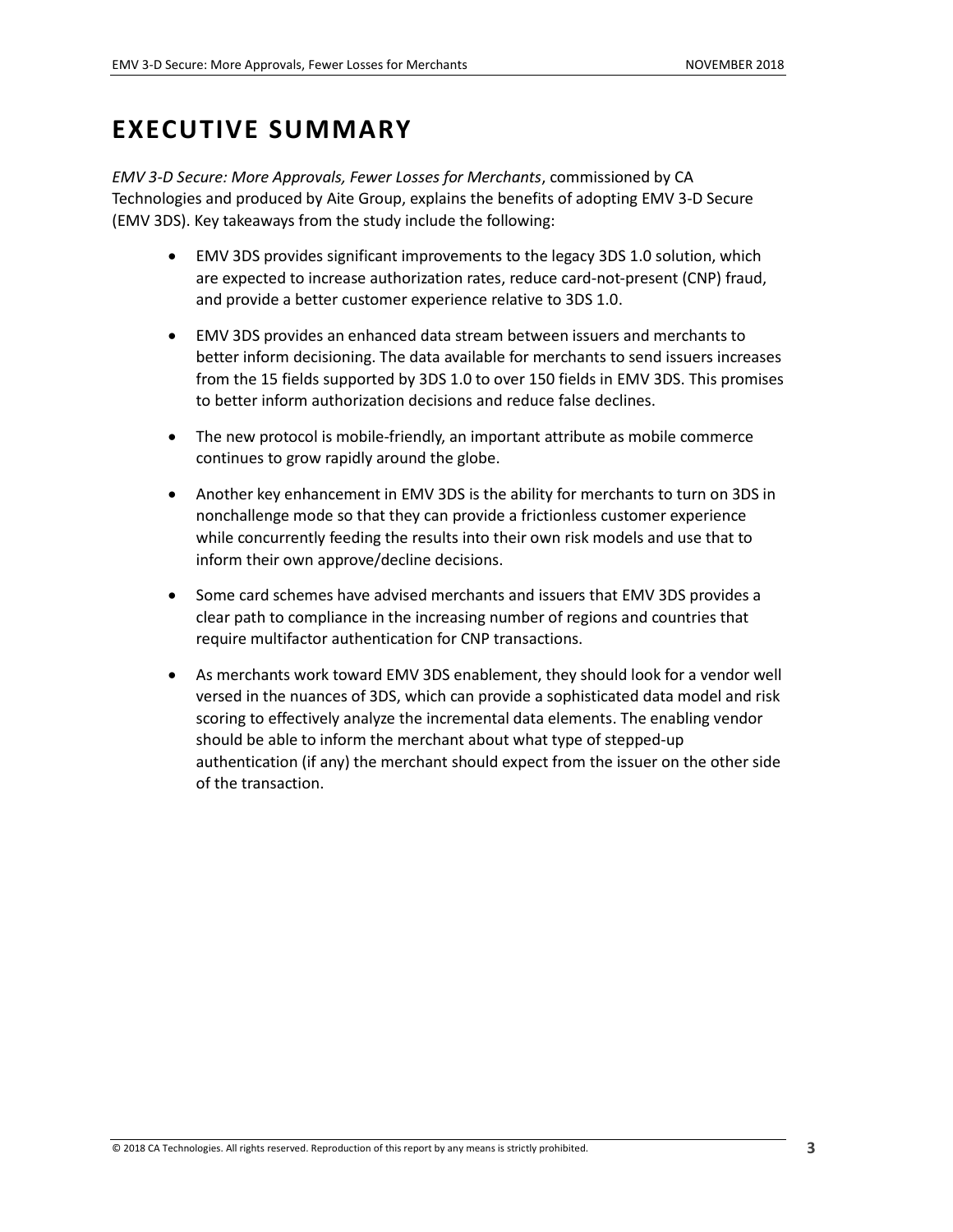## <span id="page-3-0"></span>**INTRODUCTION**

Consumers' banking and commerce activity increasingly originates from digital endpoints computers, smartphones, tablets, and even voice assistants such as Alexa. While this represents new and interesting opportunities for engagement, these digital channels also require a robust and evolving set of fraud detection, authentication, and authorization mechanisms.

The big challenge facing merchants is how to deploy the optimal mix of technology that can both detect the bad activity and minimize false declines without disrupting the customer checkout flow and thereby damaging conversion rates and satisfaction. Piece of cake, right? All of this also needs to be done while complying with a vast patchwork of local regulations, many of which are increasingly mandating higher levels of security for CNP transactions.

EMV 3-D Secure has the potential to be a key tool in merchants' arsenal. This new-and-improved version of the 3DS protocol introduces a number of improvements relative to 3DS 1.0:

- EMV 3DS offers an enhanced data stream between issuers and merchants to better inform authentication and authorization decisions.
- EMV 3DS expands the protocol beyond the browser into the mobile app environment.
- EMV 3DS eliminates the static password, instead requiring more secure and userfriendly authenticators such as one-time passwords (OTP) and biometrics.

This white paper describes the significant differences between 3DS 1.0 and EMV 3DS, and provides insight into the key considerations for merchants as they plan their move to EMV 3DS.

### <span id="page-3-1"></span>**METHODOLOGY**

This white paper is informed by Q1 2018 interviews with global payment networks, issuers, merchants, and fraud mitigation vendors as well as ongoing conversations with executives in the space about their current and planned use of 3DS. It also leverages data from a July 2018 Aite Group survey of 1,400 consumers in the U.K., the U.S., and Singapore. The consumer survey sample is in proportion to each country's population for age, gender, income, geographic region, and race, and has a margin of error of three points at the 95% level of confidence.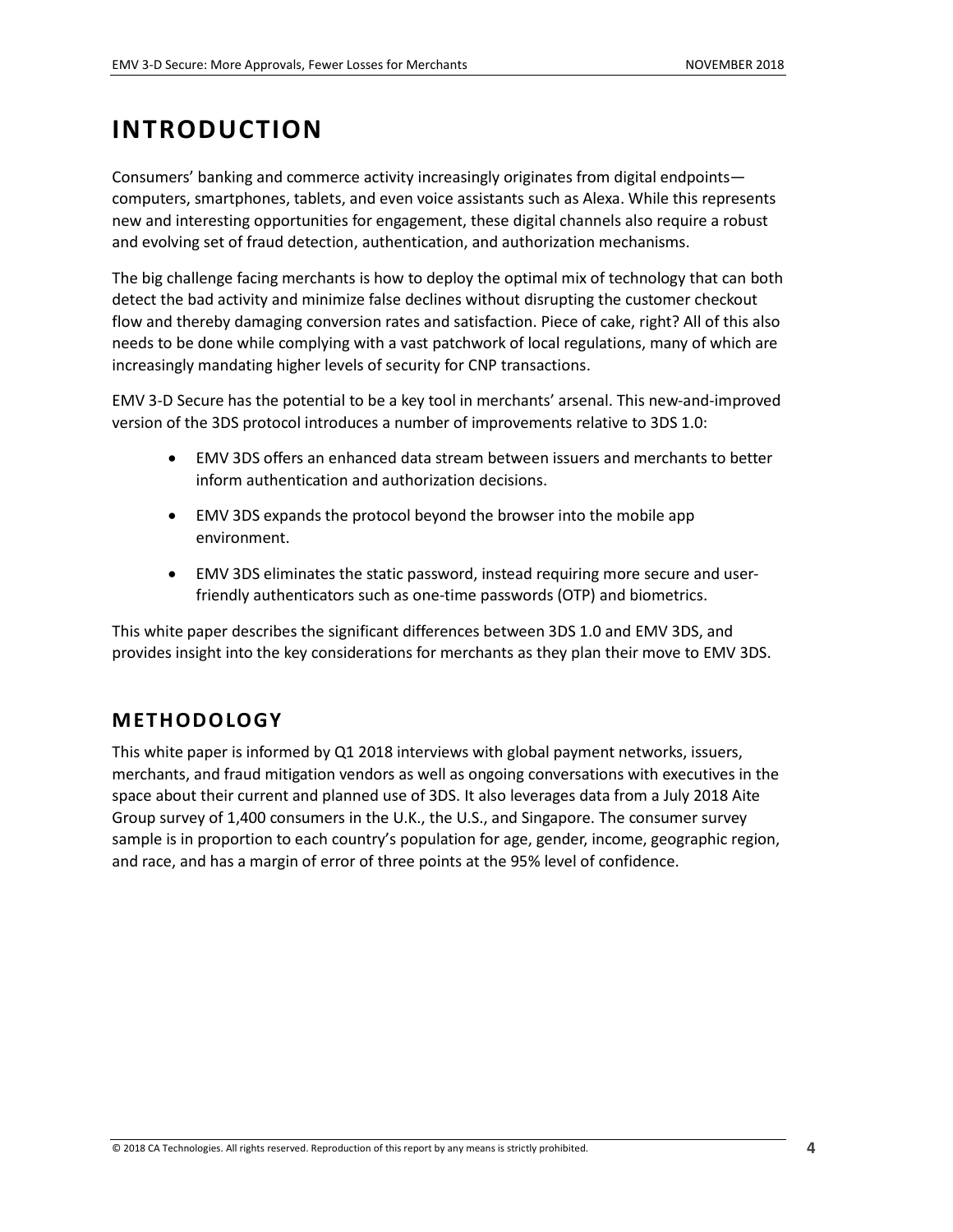### <span id="page-4-0"></span>**RISING CNP FRAUD AND FALSE DECLINES**

The combination of rising e-commerce transaction volume and organized crime rings' effectiveness and efficiency at breaching and monetizing stolen data is driving CNP fraud losses up around the globe. The sophistication of attacks and ready availability of consumer data is also making certain types of fraud harder to detect. The global migration to chip cards has also resulted in a shift from fraud attacks focusing on the point of sale to attacks that increasingly focus on digital channels. While the data in [Figure 1](#page-4-1) seems to point to a potential reversal of this trend, the U.K. numbers aren't quite as rosy as they appear at first glance. The driver of the dip in overall U.K. CNP fraud losses was a 13% decrease in mail and telephone order (MOTO) fraud, while e-commerce fraud increased by 8% from 2016 to 2017.

#### <span id="page-4-1"></span>**Figure 1: Global CNP Fraud Losses**

 $\overline{\phantom{a}}$ 



*Source: Canadian Bankers Association, Financial Fraud Action U.K., Australian Payments Clearing Association* 

The U.S. is no exception to the rising CNP fraud trend, as shown in [Figure 2.](#page-5-0)

<sup>1.</sup> "Fraud the Facts," UK Finance, accessed on September 1, 2018, https://www.ukfinance.org.uk/wpcontent/uploads/2018/07/Fraud-the-facts-Digital-version-August-2018.pdf.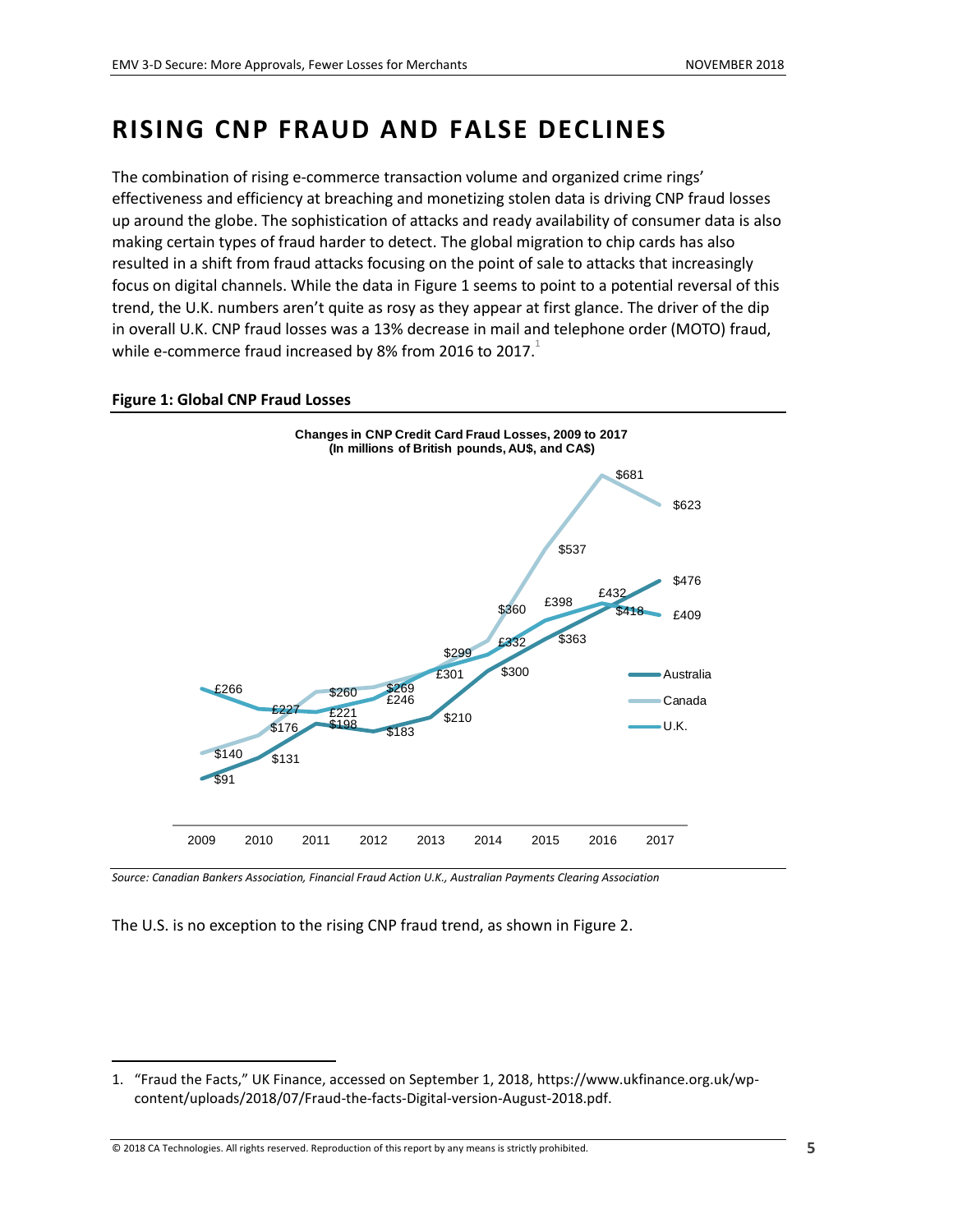#### <span id="page-5-0"></span>**Figure 2: U.S. CNP Fraud**



**U.S. Payment Card CNP Fraud Losses, 2014 to e2021 (In US\$ billions)**

*Source: Aite Group*

For many merchants, however, false declines are more troubling than fraud losses. False declines occur when a good customer's transaction is mistakenly declined because of false positives in the issuer's or merchant's fraud screens.

Aite Group estimates that false declines for payment card transactions will exceed US\$330 billion in 2018 in the U.S. market alone. The CNP channels are disproportionately affected by false declines, with the average decline rate for a CNP transaction hovering around 15% to 20%, versus 2% to 3% for card-present transactions.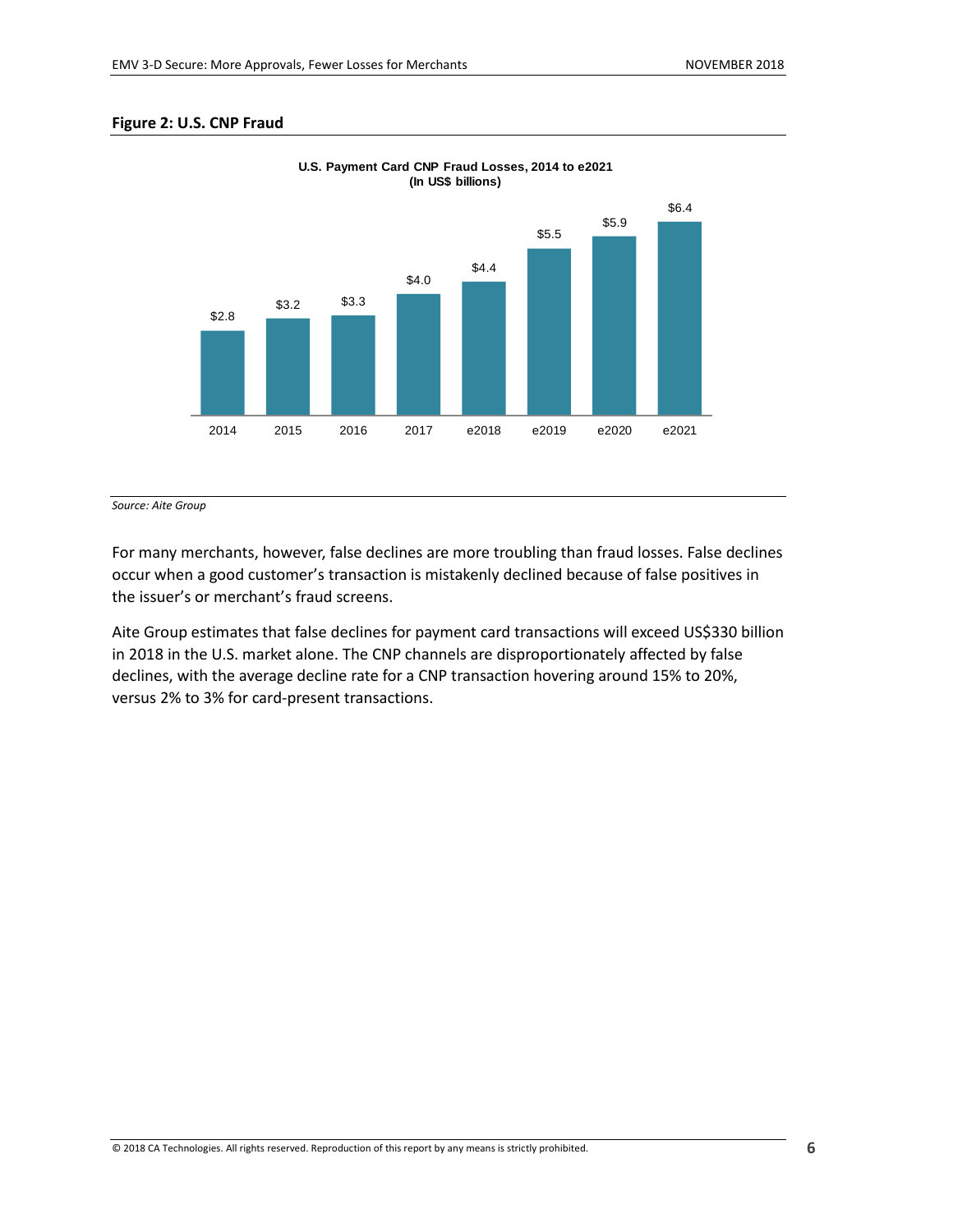### <span id="page-6-0"></span>**WHAT IS EMV 3DS?**

Using EMV 3DS can help merchants address false declines as well as rising CNP fraud. EMV 3DS is a protocol managed by EMVCo that enables issuers to perform additional risk assessment at the time of a digital commerce transaction and prompt the consumer for additional authentication if the transaction appears risky. 3DS is a common communication protocol across the card networks, which all have their separately branded programs and rule structures (e.g., Verified by Visa, Mastercard Identity Check).<sup>2</sup>

In its initial incarnation, 3DS 1.0 was viewed by many merchants and issuers as an obstacle to sales rather than as a fraud-prevention solution due to its clunky user experience. Over time, the payment networks and enabling vendors such as CA Technologies made substantial changes to the process. One of the most important enhancements was a transition from the requirement that all transactions are subjected to a stepped-up authentication prompt to the option of riskbased authentication, in which only transactions that fall into a specific risk threshold receive the stepped-up prompt. Even so, there were fundamental gaps in the first version of the protocol that could only be addressed by releasing an entirely new version. After a lengthy collaborative process, EMVCo released the initial EMV 3DS specification in October 2016. The key differences between 3DS 1.0 and EMV 3DS are summarized i[n Figure 3](#page-6-1) and further elaborated below.



#### <span id="page-6-1"></span>**Figure 3: Differences Between 3DS 1.0 and EMV 3DS**

*Source: Aite Group*

 $\overline{\phantom{a}}$ 

<sup>2.</sup> The name 3-D Secure refers to the three domains that are involved in adding the additional layer of data transfer and security, which includes the acquirer or merchant domain, the issuer domain, and the interoperability domain, which facilitates the communication.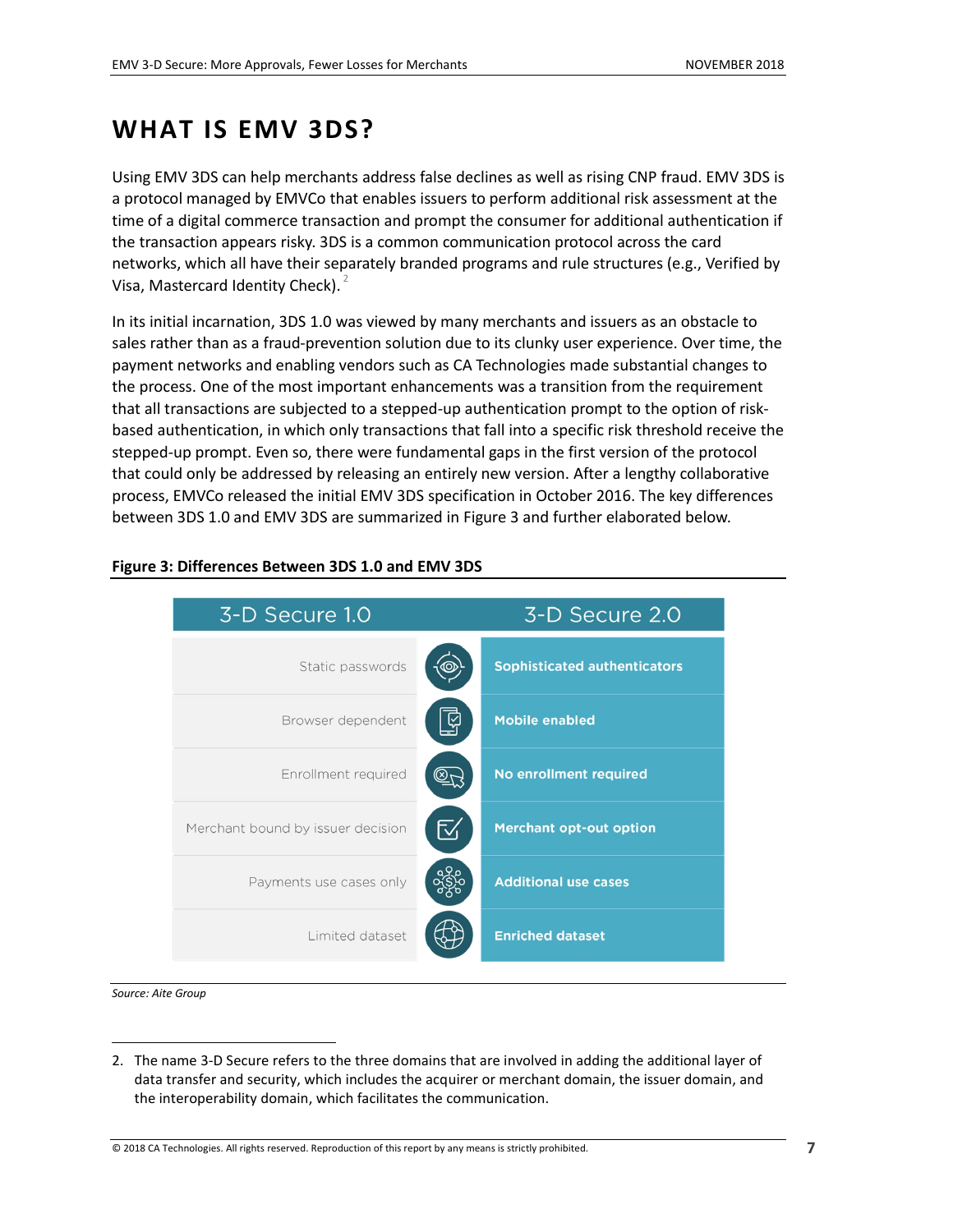- **Sophisticated authenticators:** Not only are static passwords ineffective and often compromised, but they're also not particularly user-friendly. This can lead to high rates of transaction abandonment and loss of revenue. EMV 3DS moves the protocol from static passwords to more robust authenticators, such as biometrics and OTPs.
- **Mobile enabled:** The smartphone had not yet been invented when the first version of 3DS was released, so the original protocol was entirely browser-based. EMV 3DS is capable of seamlessly integrating with mobile apps as well as browser-based environments.
- **No enrollment required:** EMV 3DS eliminates the requirement for consumers to actively enroll. Many of the vendors' risk-based authentication access control server solutions had already introduced this enhancement, so it was available to many issuers on 3DS 1.0.2. But going forward it will be formalized within the protocol.
- **Merchant opt-out:** Many merchants would like the ability to turn on 3DS in nonchallenge mode so that they can feed those results into their own risk models and use that to inform their own approve/decline decisions (understanding that they wouldn't benefit from the liability shift). EMV 3DS provides this ability.
- **Additional use cases:** While 3DS 1.0 was designed around the payment transaction, EMV 3DS supports additional use cases, such as account updates, verification, and token provisioning.
- **Enriched dataset:** The 3DS 1.0 protocol supports the transfer of 15 data elements. The EMV 3DS dataset has significantly expanded with more than 150 data elements, some of which are required while others are optional or conditional. A sample of some of the incremental fields in the EMV 3DS data set are found in [Table A.](#page-7-0) $^3$

| Data element                                     | <b>Required?</b> | <b>Definition</b>                                                                                                                                                                                                                                                                           |
|--------------------------------------------------|------------------|---------------------------------------------------------------------------------------------------------------------------------------------------------------------------------------------------------------------------------------------------------------------------------------------|
| <b>3DS requestor</b><br>authentication<br>method | Optional         | Mechanism used by the cardholder to authenticate to the 3DS<br>requestor; for example, "no 3DS requestor authentication<br>occurred" (i.e., cardholder "logged in" as guest) or "log in to the<br>cardholder account at the 3DS requestor system using 3DS<br>requestor's own credentials." |
| <b>Browser IP</b><br>address                     | Conditional      | IP address of the customer's browser                                                                                                                                                                                                                                                        |
| <b>Browser</b><br>language                       | Required         | Language used by the customer's browser                                                                                                                                                                                                                                                     |

#### <span id="page-7-0"></span>**Table A: EMV 3DS Data Element Samples**

 $\overline{\phantom{a}}$ 

3. For a comprehensive listing of the 3DS 2.0 data elements, see https://www.emvco.com/terms-ofuse/?u=/wp-content/uploads/documents/EMVCo\_3DS\_Spec\_210\_1017.pdf.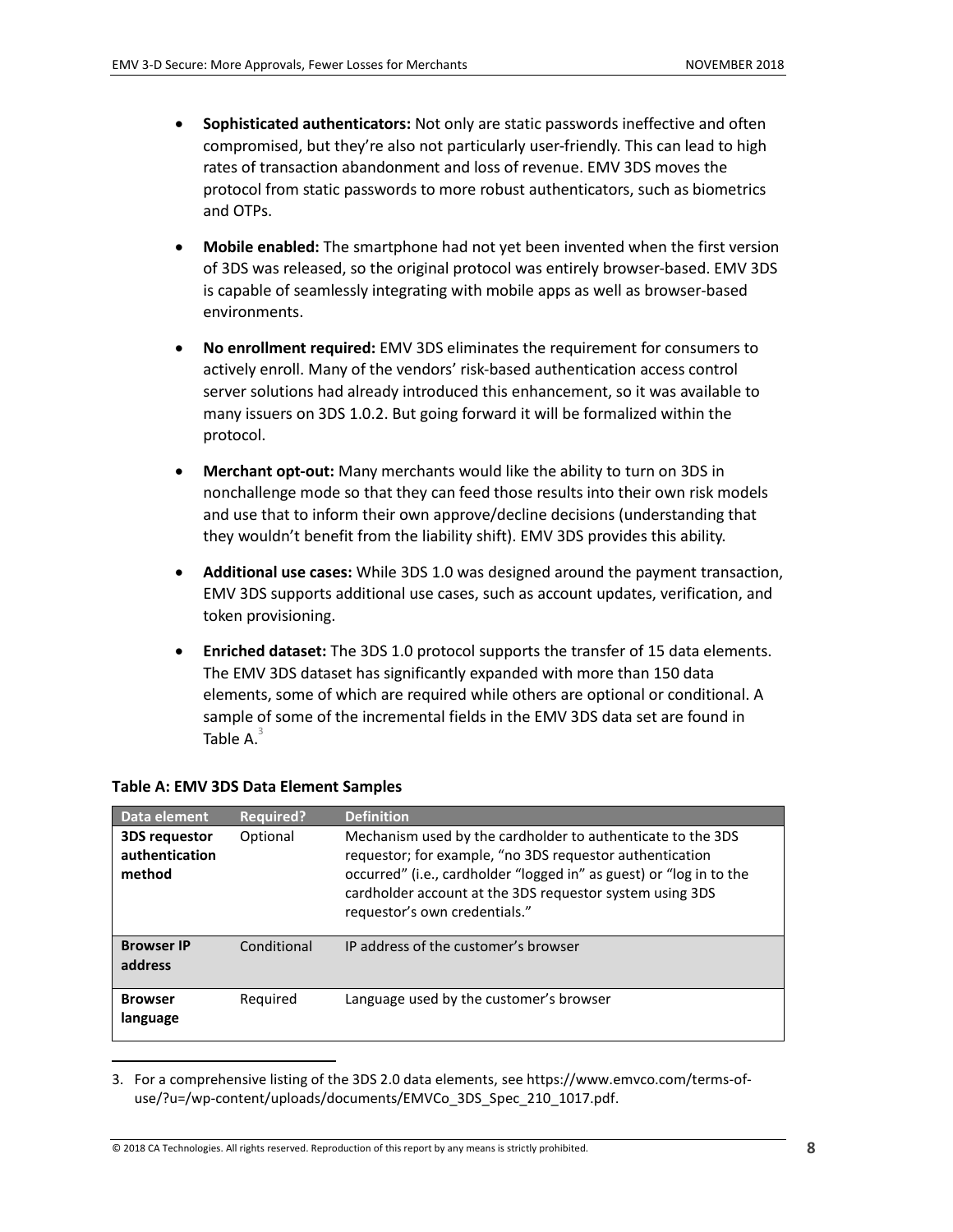| <b>Cardholder</b><br>account age<br>indicator    | Optional                                  | Length of time that the cardholder has had the account with the<br>3DS requestor                                                                                                                                             |
|--------------------------------------------------|-------------------------------------------|------------------------------------------------------------------------------------------------------------------------------------------------------------------------------------------------------------------------------|
| <b>Cardholder</b><br>account change<br>indicator | Optional                                  | Length of time since the cardholder's account information with the<br>3DS requestor was last changed—including billing or shipping<br>address, new payment account, or new user(s) added                                     |
| <b>Delivery time</b><br>frame                    | Optional                                  | Indicates the merchandise delivery time frame                                                                                                                                                                                |
| <b>Gift card</b><br>amount                       | Optional                                  | For prepaid or gift card purchase, the total purchase amount of<br>prepaid or gift card(s)                                                                                                                                   |
| <b>Merchant</b><br>category code                 | Required (for<br>payment<br>transactions) | Specific code describing the merchant's type of business, product,<br>or service                                                                                                                                             |
| <b>Shipping</b><br>indicator                     | Optional                                  | Indicates shipping method chosen for the transaction; merchants<br>must choose the shipping indicator code that most reasonably and<br>fairly describes the cardholder's specific transaction, not their<br>general business |

*Source: Aite Group, EMVCo*

The enriched data set has the potential to provide a significant performance boost. The current CNP decisioning environment for issuers and merchants is akin to two people dividing a box of puzzle pieces and separately trying to put together the puzzle. Merchants have valuable data about the customer's behavior but currently have no way to share those insights to help inform the issuer's authorization and authentication decisions. EMV 3DS finally provides the mechanism for merchants to share this data with issuers in order to reduce false declines while also better detecting fraud and ensuring friction is minimized in order to maintain a positive customer experience.

### <span id="page-8-0"></span>**EMV 3DS BENEFITS**

The potential benefits to merchants adopting EMV 3DS include the following:

- **Liability shift:** The fraud liability for transactions that travel across the 3DS protocol shifts from the merchant to the issuer (as is the case with 3DS 1.0).
- **Interchange reduction:** In many jurisdictions, the payment networks provide reduced interchange fees for 3DS-enabled transactions. Currently, all the EMV 3DS economics are consistent with 3DS 1.0. At some point, 3DS 1.0 incentives will go away to motivate merchants to migrate to EMV 3DS.
- **Higher authorization rates:** 3DS transactions generally see 10% to 11% higher authorization rates than non-3DS transactions. Visa is providing the opportunity to further boost these rates by enabling visibility to authentication information in the authorization message. Mastercard has established a roadmap to provide a rich set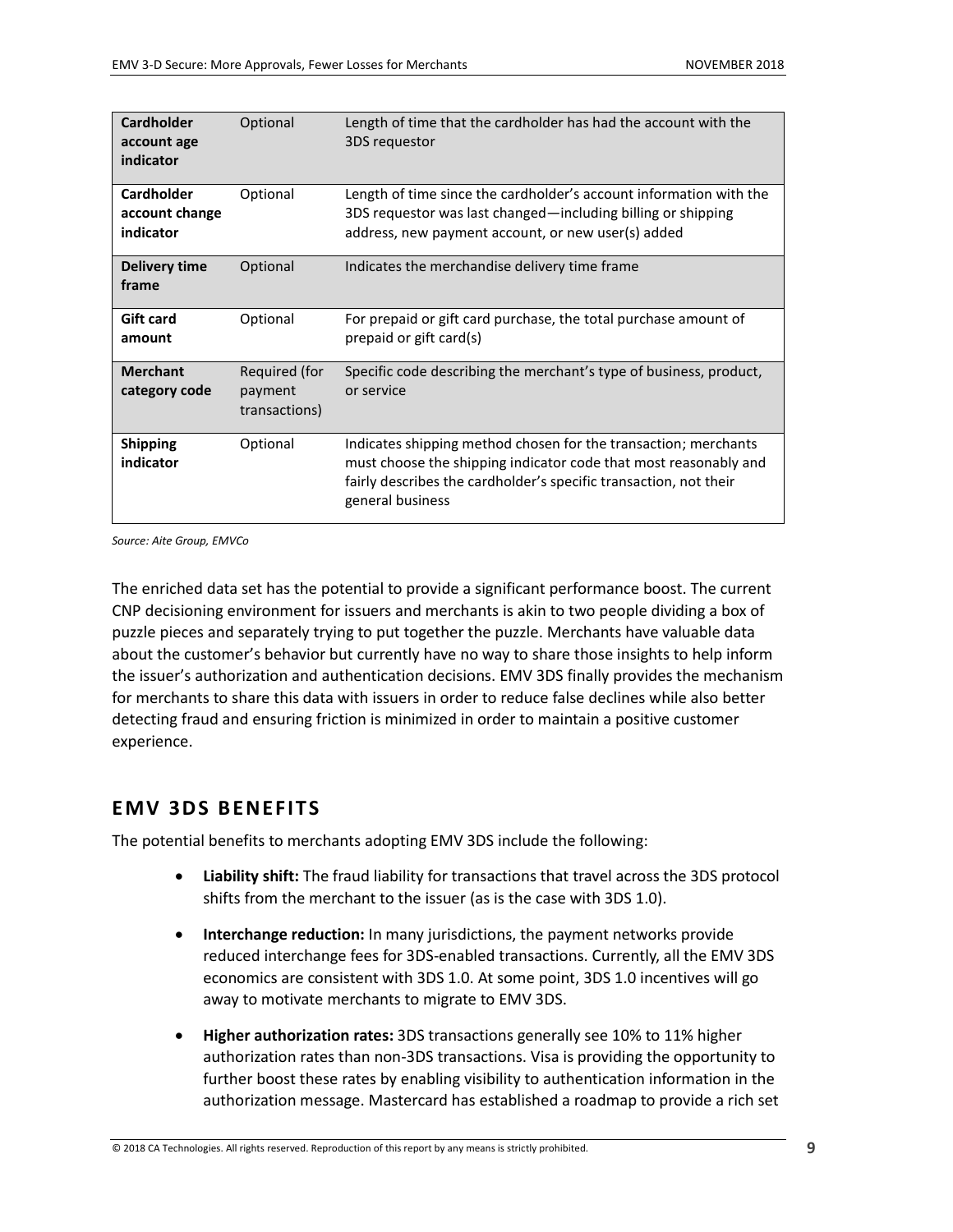of authentication insights in the authorization message on digital payment transactions.

- **Reduced false declines:** The enhanced data exchange promises to help issuers make better authorization decisions, putting a big dent in the false decline problem.
- **Regulatory compliance:** In response to rising fraud, many countries either have already mandated or are in the process of mandating multifactor authentication for CNP transactions. EMV 3DS provides compliance with the majority of these mandates, as described in [Table B.](#page-9-0)

| Country/<br>region | <b>Mandating</b><br>entities | <b>Description</b>                                                                                                                                                                                                                                                                                                                                                                                                                                                                                                                                                                                                                                                                                                                                                                                                                                                                                                                                                                                                                                                                                                                                                                                                                                                                         |
|--------------------|------------------------------|--------------------------------------------------------------------------------------------------------------------------------------------------------------------------------------------------------------------------------------------------------------------------------------------------------------------------------------------------------------------------------------------------------------------------------------------------------------------------------------------------------------------------------------------------------------------------------------------------------------------------------------------------------------------------------------------------------------------------------------------------------------------------------------------------------------------------------------------------------------------------------------------------------------------------------------------------------------------------------------------------------------------------------------------------------------------------------------------------------------------------------------------------------------------------------------------------------------------------------------------------------------------------------------------|
| <b>Australia</b>   | Visa                         | Until April 12, 2019:                                                                                                                                                                                                                                                                                                                                                                                                                                                                                                                                                                                                                                                                                                                                                                                                                                                                                                                                                                                                                                                                                                                                                                                                                                                                      |
|                    |                              | All credit, debit, and reloadable prepaid cards must be enrolled in Verified<br>by Visa (VbV).                                                                                                                                                                                                                                                                                                                                                                                                                                                                                                                                                                                                                                                                                                                                                                                                                                                                                                                                                                                                                                                                                                                                                                                             |
|                    |                              | A merchant must support VbV if the merchant's fraudulent Visa e-<br>commerce transaction volume is US\$25,000 or higher and exceeds 0.25%<br>of the merchant's overall e-commerce transaction volume, or if the<br>merchant's fraudulent Visa e-commerce transaction volume is<br>US\$250,000 or higher and exceeds 0.025% of the merchant's overall e-<br>commerce transaction volume.                                                                                                                                                                                                                                                                                                                                                                                                                                                                                                                                                                                                                                                                                                                                                                                                                                                                                                    |
|                    |                              | If the merchant exceeds the merchant fraud threshold, it must implement<br>VbV within 120 days of discovery. Acquirers must ensure their merchants<br>use VbV if they exceed the merchant fraud thresholds in any quarter.                                                                                                                                                                                                                                                                                                                                                                                                                                                                                                                                                                                                                                                                                                                                                                                                                                                                                                                                                                                                                                                                 |
|                    |                              | Effective April 13, 2019:                                                                                                                                                                                                                                                                                                                                                                                                                                                                                                                                                                                                                                                                                                                                                                                                                                                                                                                                                                                                                                                                                                                                                                                                                                                                  |
|                    |                              | Merchants must process an e-commerce transaction using VbV EMV 3DS if<br>it is assigned any of the following merchant category codes (MCCs): 4722<br>(travel agencies and tour operators), 4816 (computer network/<br>information services), 4829 (wire transfer money orders), 5085 (industrial<br>supplies), 5311 (department stores), 5399 (miscellaneous general<br>merchandise), 5411 (grocery stores and supermarkets), 5661 (shoe<br>stores), 5691 (men's and women's clothing stores), 5699 (miscellaneous<br>apparel and accessory shops), 5722 (household appliance stores), 5732<br>(electronics stores), 5733 (music stores-musical instruments, pianos, and<br>sheet music), 5734 (computer software stores), 5912 (drug stores and<br>pharmacies), 5943 (stationery stores, office and school supply stores),<br>5944 (jewelry stores, watches, clocks, and silverware stores), 5999<br>(miscellaneous and specialty retail stores), 6211 (security brokers/<br>dealers), 7011 (lodging-hotels, motels, resorts, central reservation<br>services), 7832 (motion picture theaters), 7995 (betting, including lottery<br>tickets, casino gaming chips, off-track betting, and wagers at race tracks),<br>8999 (professional services), 9402 (postal services-government only). |

#### <span id="page-9-0"></span>**Table B: Multifactor Authentication Mandates**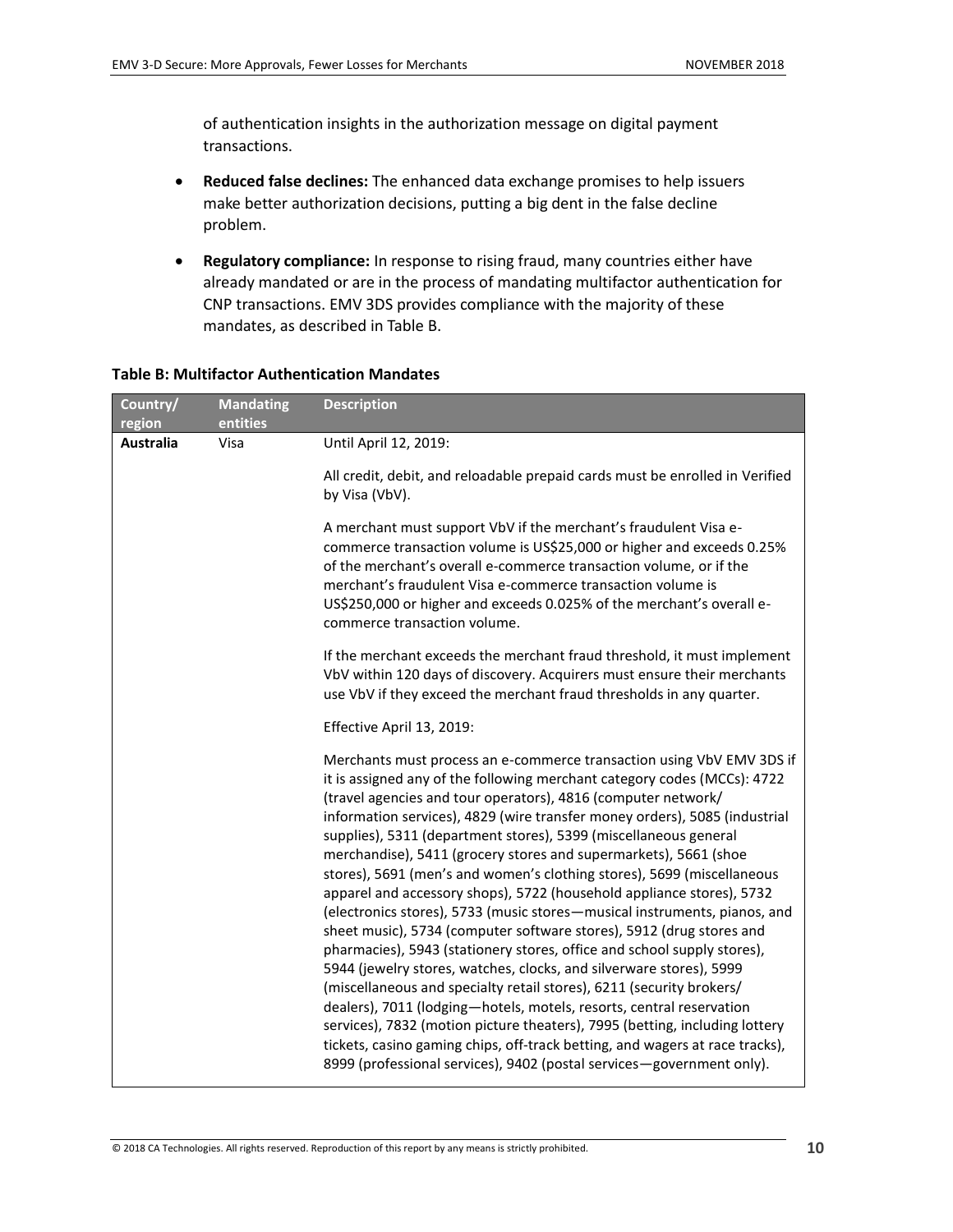|                   |                                     | If a merchant is not enrolled in VbV EMV 3DS and is identified by the Visa<br>Fraud Monitoring Program, it will be subject to the high-risk MCC timeline,<br>as outlined in the Visa Fraud Monitoring Program.                                                                                                                                                                                                                                                            |
|-------------------|-------------------------------------|---------------------------------------------------------------------------------------------------------------------------------------------------------------------------------------------------------------------------------------------------------------------------------------------------------------------------------------------------------------------------------------------------------------------------------------------------------------------------|
|                   | Mastercard                          | All transactions over US\$200 require 3DS.                                                                                                                                                                                                                                                                                                                                                                                                                                |
|                   |                                     |                                                                                                                                                                                                                                                                                                                                                                                                                                                                           |
| <b>Bangladesh</b> | Mastercard                          | All acquirers and merchants must support EMV 3DS by October 2019.                                                                                                                                                                                                                                                                                                                                                                                                         |
| <b>Brazil</b>     | Visa                                | Issuers must ensure that debit and Electron bank identification numbers<br>(BINs) participate in VbV.                                                                                                                                                                                                                                                                                                                                                                     |
| Canada            | Visa and<br>Mastercard              | Issuers must ensure that business and consumer debit BINs participate in<br>3DS.                                                                                                                                                                                                                                                                                                                                                                                          |
| China             | Visa                                | Issuers' VbV program must use dynamic authentication.                                                                                                                                                                                                                                                                                                                                                                                                                     |
| <b>Europe</b>     | European<br>Commission              | The second Payment Services Directive (PSD2) mandates strong customer<br>authentication (SCA) to be implemented for electronic transactions.<br>Payment service providers, which include banks, e-money providers, and<br>payment institutions, must apply SCA for all electronic payments initiated<br>by the payer (such as card payments and credit transfers), unless the<br>payment qualifies as low risk and falls within a set of specified<br>exemptions.         |
|                   | Mastercard                          | 3DS is required for all online gaming transactions. On a staggered basis<br>from April 2019 to September 2019 (timelines will coincide with the PSD2<br>regulatory technical standard effective dates), Mastercard will require<br>European issuers, acquirers, and merchants to support EMV 3DS on e-<br>commerce transactions. In select markets, issuers will also be required to<br>enable biometric authentication on mobile devices that support the<br>technology. |
|                   | Visa                                | Issuers that submit secure e-commerce transactions must support VbV.<br>Acquirers must ensure that all high brand-risk merchants and high brand-<br>risk sponsored merchants process e-commerce transactions using a Visa-<br>approved payment authentication method.                                                                                                                                                                                                     |
| India             | <b>Reserve Bank</b><br>of India     | Dual-factor authentication is required for all card transactions above 2,000<br>rupees. <sup>4</sup> The latter threshold was introduced recently to reduce payment<br>friction and respond to the needs of e-commerce firms, online ticket<br>booking companies, and taxi-hailing apps.                                                                                                                                                                                  |
|                   | Mastercard                          | All acquirers and merchants must support EMV 3DS by October 2019.                                                                                                                                                                                                                                                                                                                                                                                                         |
| Japan             | Japan Online<br>Game<br>Association | All association members are required to implement 3-D Secure.                                                                                                                                                                                                                                                                                                                                                                                                             |
| Malaysia          | Mastercard                          | All acquirers and merchants must support EMV 3DS by October 2019.                                                                                                                                                                                                                                                                                                                                                                                                         |

<sup>4.</sup> "Card Not Present Transactions—Relaxation in Additional Factor of Authentication for Payments up to ₹ 2000/- for Card Network Provided Authentication Solutions," Reserve Bank of India, December 2016, accessed October 17, 2017, https://rbi.org.in/scripts/NotificationUser.aspx?Mode=0&Id=10766.

 $\overline{\phantom{a}}$ 

<sup>© 2018</sup> CA Technologies. All rights reserved. Reproduction of this report by any means is strictly prohibited. **11**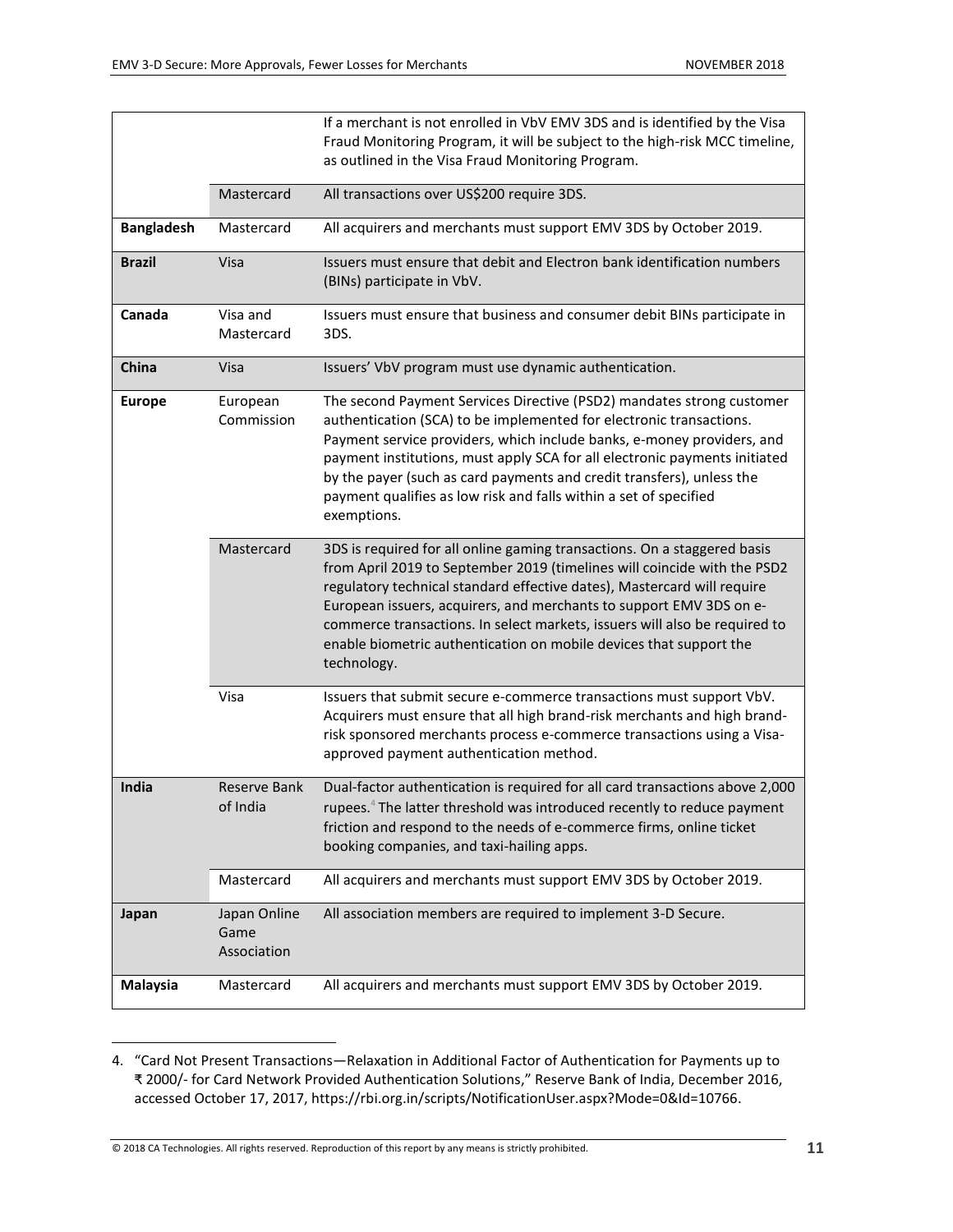| <b>New</b><br><b>Zealand</b> | Visa                                         | All Visa credit, debit, and reloadable prepaid cards must be enrolled in<br>VbV. Virtual accounts associated with Visa commercial cards are excluded<br>from this requirement.<br>A merchant must support VbV if the merchant's fraudulent Visa e-<br>commerce transaction volume is US\$25,000 or higher and exceeds 0.25%<br>of the merchant's overall e-commerce transaction volume, or if the<br>merchant's fraudulent Visa e-commerce transaction volume is<br>US\$250,000 or higher and exceeds 0.025% of the merchant's overall e-<br>commerce transaction volume.                                                                                                                                                                     |
|------------------------------|----------------------------------------------|-----------------------------------------------------------------------------------------------------------------------------------------------------------------------------------------------------------------------------------------------------------------------------------------------------------------------------------------------------------------------------------------------------------------------------------------------------------------------------------------------------------------------------------------------------------------------------------------------------------------------------------------------------------------------------------------------------------------------------------------------|
|                              |                                              | In addition, e-commerce merchants must use VbV or an equivalent Visa-<br>approved authentication method if the merchant exceeds US\$10,000 in<br>Visa transaction volume in any quarter or is assigned one of the following<br>MCCs: 4814 (telecommunication services), 5499 (miscellaneous food<br>stores, convenience stores, and specialty markets), 5732 (electronics<br>stores), 5734 (computer software stores), 5941 (sporting goods stores),<br>5944 (jewelry stores and watches, clocks, and silverware stores), 5947<br>(gift, card, novelty, and souvenir shops), 6300 (insurance sales,<br>underwriting, and premiums), 7399 (business service not elsewhere<br>classified), 9399 (government services not elsewhere classified). |
|                              | Mastercard                                   | All transactions over US\$200 require 3DS.                                                                                                                                                                                                                                                                                                                                                                                                                                                                                                                                                                                                                                                                                                    |
| <b>Nigeria</b>               | Visa                                         | Nigerian issuers must ensure each cardholder is enrolled in VbV and only<br>authorize domestic e-commerce transactions for which the acquirer has<br>requested VbV authentication, except for transactions processed under<br>the International Airline Program.                                                                                                                                                                                                                                                                                                                                                                                                                                                                              |
|                              | Mastercard                                   | All acquirers and merchants must support EMV 3DS by October 2019.                                                                                                                                                                                                                                                                                                                                                                                                                                                                                                                                                                                                                                                                             |
| Singapore                    | Monetary<br>Authority of<br>Singapore        | All online transactions must be authenticated via a dynamic OTP via 3DS.                                                                                                                                                                                                                                                                                                                                                                                                                                                                                                                                                                                                                                                                      |
| <b>South Africa</b>          | Payment<br>Association<br>of South<br>Africa | All issuers and e-commerce merchants must support 3DS.                                                                                                                                                                                                                                                                                                                                                                                                                                                                                                                                                                                                                                                                                        |
|                              | Mastercard                                   | All acquirers and merchants must support EMV 3DS by October 2019.                                                                                                                                                                                                                                                                                                                                                                                                                                                                                                                                                                                                                                                                             |
| South Korea                  | Financial<br>Supervisory<br>Service          | Multifactor authentication is required for e-commerce transactions.                                                                                                                                                                                                                                                                                                                                                                                                                                                                                                                                                                                                                                                                           |
| <b>Taiwan</b>                | Taiwanese<br>government                      | A government directive set forth a recommendation for 3DS adoption that<br>has been interpreted as a mandate by Taiwanese banks.                                                                                                                                                                                                                                                                                                                                                                                                                                                                                                                                                                                                              |

<span id="page-11-0"></span>*Source: Aite Group, Visa, Mastercard*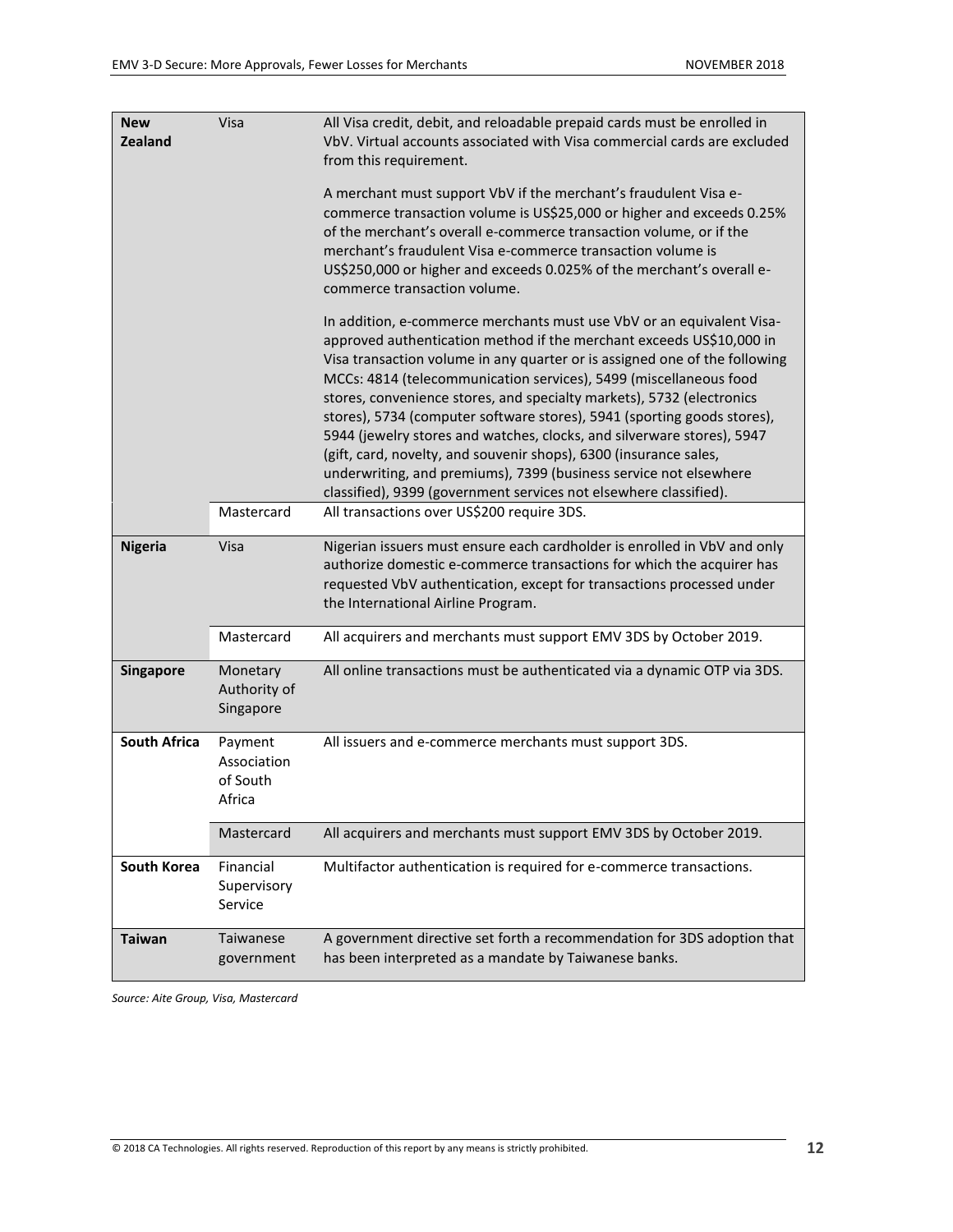### **PSD2 SCA REQUIREMENT**

While EMV 3DS is moving in the direction of minimizing friction for customers, PSD2 is going in the opposite direction. Effective September 2019, PSD2 mandates SCA for electronic payments, including e-commerce transactions. All merchants doing business with European customers (not just those headquartered there) need to comply with this mandate. Some card schemes have advised merchants and issuers that EMV 3DS provides a clear path to compliance in the increasing number of regions and countries that require multifactor authentication for CNP transactions.

The initial industry response to the SCA mandate included a great deal of consternation about its impact on e-commerce. Merchants and issuers were justifiably concerned that the friction would result in a poor customer experience and shopping cart abandonment. As a result, the final requirement included several exemptions, as follows:

- Transactions that are under 30 euros do not need to be challenged. While good for the customer experience, this transaction threshold will do nothing to stem the rampant card testing, in which organized crime rings test stolen cards with lowdollar-value transactions.
- The customer can whitelist trusted merchants. SCA is required for the customer's first payment to the business but not for subsequent payments, with no limit to transaction amount.
- For transactions above 30 euros, the requirement for authentication depends on the fraud rates of the acquiring bank and the issuer.
	- If the fraud rate is below 13 basis points, there's no requirement for steppedup authentication for transactions of up to 100 euros. If the fraud rate is below 6 basis points, the ceiling rises to 250 euros. For those with a rate of under 1 basis point, only transactions over 500 euros require stepped-up authentication.
	- Transaction risk analysis is applied by the acquirer and/or by the issuer. If the acquirer invokes the transaction risk analysis exemption, it will be liable for the payment in case of fraud.
	- Not all low-value transactions will go unchallenged; there are cumulative limits in place that require SCA when the limits are reached. Issuers have the choice to either challenge every fifth transaction (below 30 euros) or request SCA if the combined value of several unchallenged transactions goes above 100 euros. This could present some difficulty for merchants that will have to deal with customers' expectations of a frictionless process.
- If a recurring transaction is a regular payment that is the same amount every time, only one stepped-up authentication is required. If the amount changes (e.g., utility bills that are a different amount each month) and the amount is over 30 euros, it will need to be challenged.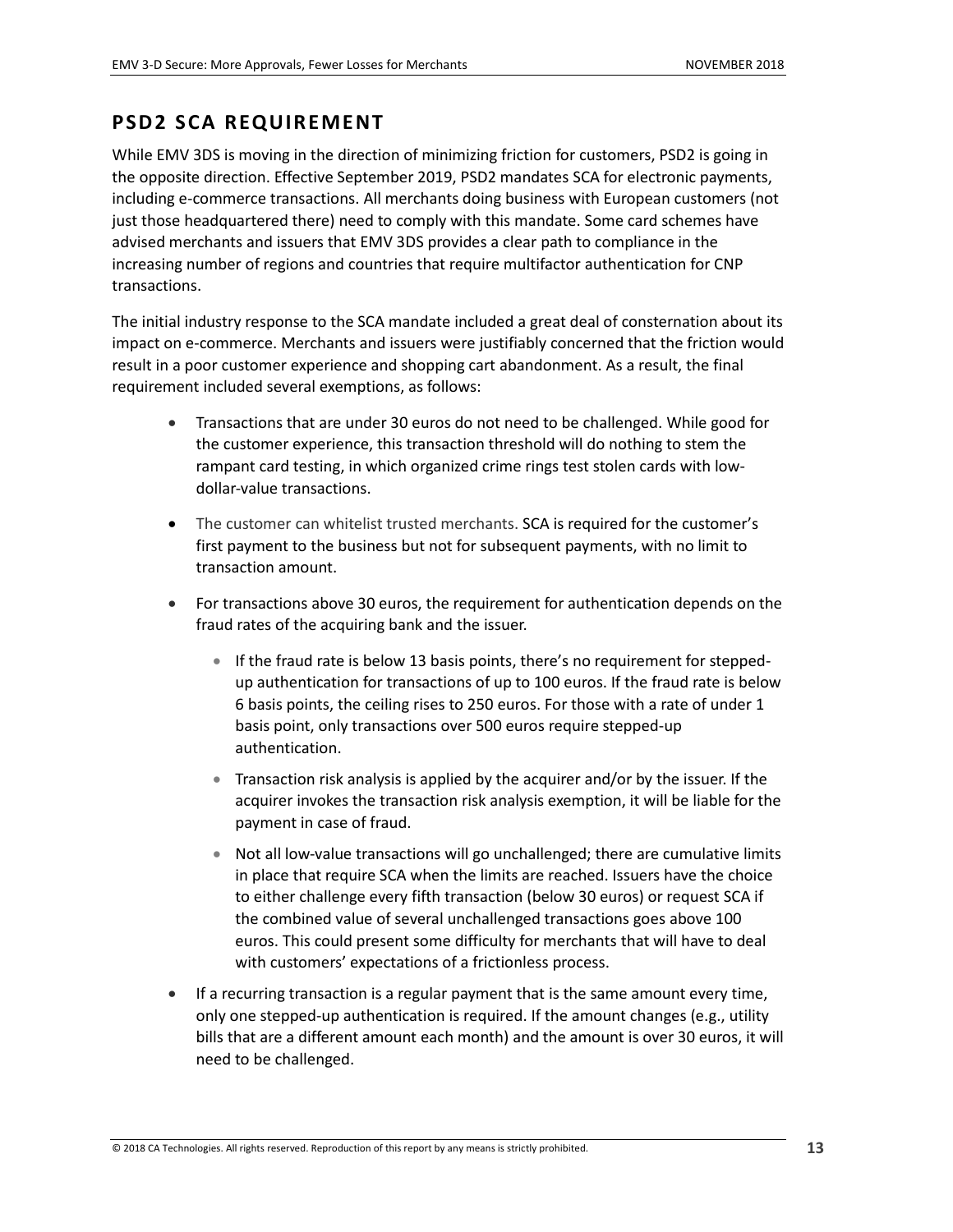As a result of this regulation, transactions that require authentication will significantly increase. Europe currently sees around 50% of its e-commerce transactions travel along the 3DS protocol, but many issuers and payment network executives expect to see this increase to over 90% with the PSD2 requirement for SCA.

### <span id="page-13-0"></span>**THE PATH FORWARD : BE TTER SECURITY, FEWER FALSE D ECLINES**

As the industry migrates to EMV 3DS, it can help improve CNP transaction performance on several fronts. EMV 3DS has the potential to reduce false declines, increase authorizations, and shift the liability of fraud losses to the issuer. And in countries with a mandate for multifactor authentication for CNP transactions, 3DS provides a clear path to compliance.

Gone are the days when consumers were blissfully unaware of data breaches and fraud risk; consumers are now well aware of it, and a secure commerce experience is table stakes. The majority of consumers also want to feel like they have an element of control over their digital commerce security, as shown in [Figure 4.](#page-13-1)



**Q. Of the two statements below, which do you agree with more?**

#### <span id="page-13-1"></span>**Figure 4: Consumers' Attitudes Toward Control Over Security**

*Source: Aite Group survey of 1,400 consumers in the U.K., the U.S., and Singapore, July 2018*

A key question for most merchants as they evaluate EMV 3DS is what kind of performance benefits they can expect to reap. Unfortunately, since the protocol is so new, no EMV 3DS performance data exists yet. However, 1.0.2, with its risk-based authentication approach, can provide some informative leading indicators, as detailed below. These metrics should only improve as merchants send through the enriched data stream available with 2.0, which should result in better issuer decisioning.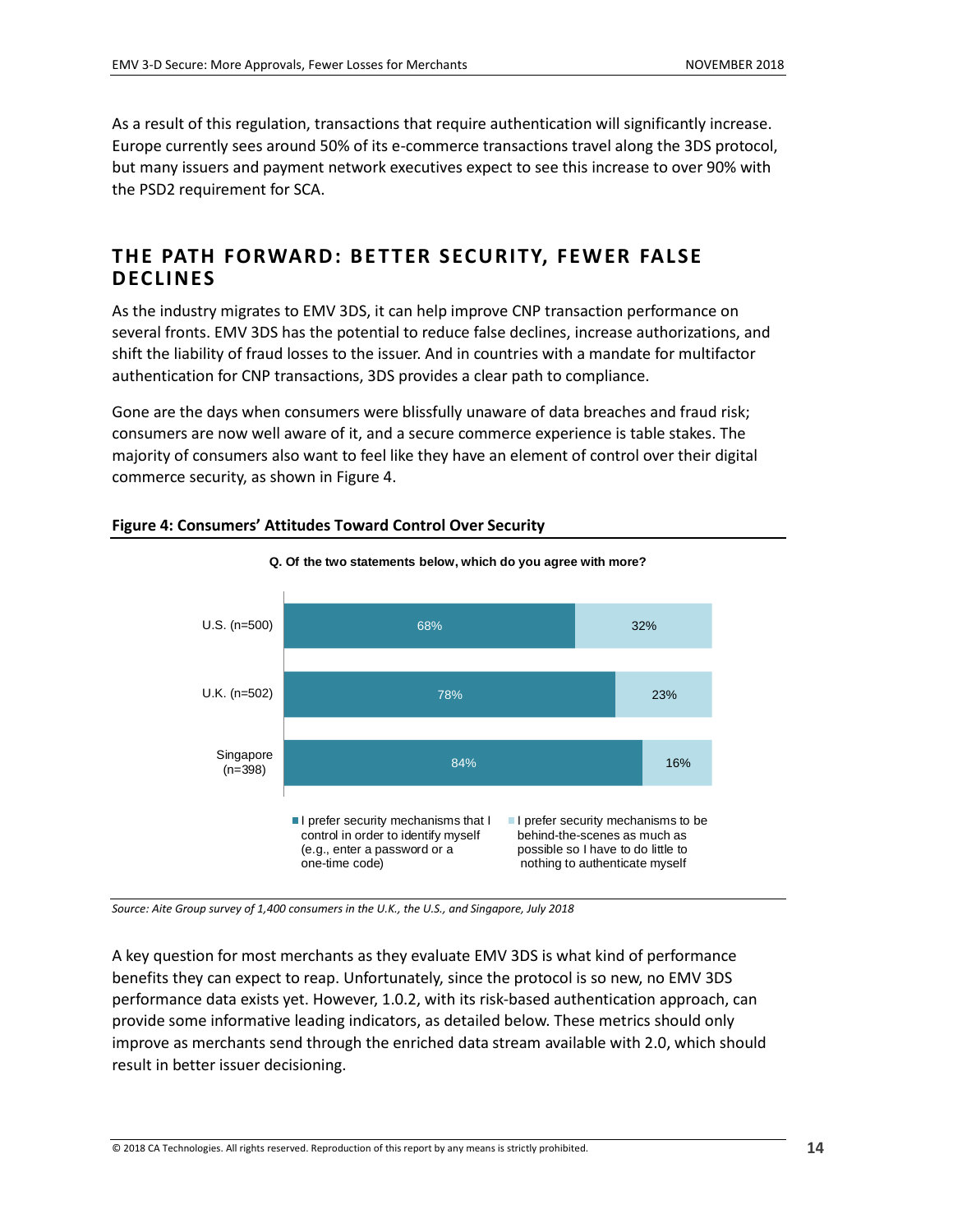- **Authorizations:** According to one of the payment networks, 3DS transactions generally see 10% to 11% higher authorization rates than non-3DS transactions in markets with widespread 3DS use. A large travel merchant in the U.S. (a region with limited 3DS use) that has deployed 3DS for the bulk of its volume said that it saw a 2.4% increase in authorizations compared with its pre-3DS authorization rates. The increase in authorization rates implies a commensurate decrease in false declines.
- **Fraud loss decrease:** The calculus on this front is easy—virtually all transactions that the merchant sends along the 3DS rails will benefit from the liability shift. There are some slight variations in what qualifies for the 3DS liability shift among the different card brands and regions, so partnering with a vendor that can help navigate these nuances will be helpful.
- **Stepped-up authentication rate:** Previous Aite Group global studies have shown an average stepped-up authentication rate of 5% among issuers using the version 1.0.2's risk-based authentication capabilities. $5$  This rate will likely decrease with the enhanced data stream from EMV 3DS.

 $\overline{\phantom{a}}$ 

<sup>5.</sup> See Aite Group's report *Not Your Father's 3[-D Secure: Addressing the Rising Tide of CNP Fraud](http://aitegroup.com/report/not-your-father%E2%80%99s-3-d-secure-addressing-rising-tide-cnp-fraud)*, February 2016.

<sup>© 2018</sup> CA Technologies. All rights reserved. Reproduction of this report by any means is strictly prohibited. **15**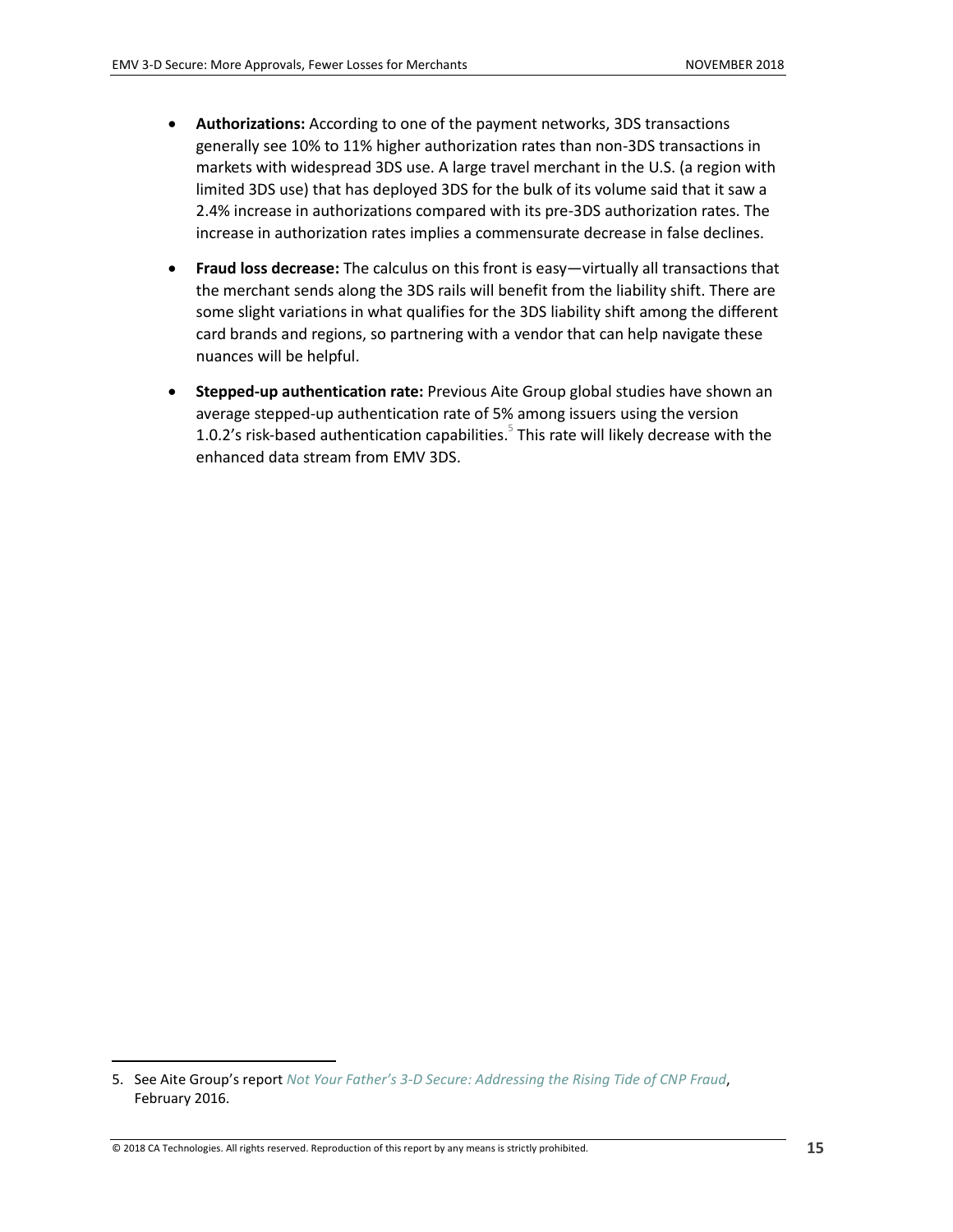### <span id="page-15-0"></span>**CONCLUSION**

EMV 3DS promises to help merchants reduce false declines and fraud, comply with regional multifactor authentication mandates, and provide a vastly improved customer experience compared with 3DS 1.0. Here are some recommendations for merchants as they plan to enable EMV 3DS:

- **Maximize the enhanced data set.** More data means better decisions—merchants need to send as much data along the new protocol as possible to fully leverage the opportunity to reduce false declines as well as to reduce the potential for steppedup requests.
- **Educate your customer base.** Customers need to be trained to expect the occasional stepped-up authentication prompt so they know how to respond. Add messaging to your website to educate your customer about what is happening when you send a transaction along the EMV 3DS rails, and how this process benefits them.
- **Look for a vendor well versed in the nuances of 3DS.** The enabling vendor should be able to address whether the transaction is eligible for the liability shift and what type of stepped-up authentication (if any) the merchant should expect from the issuer on the other side of the transaction. It should also provide a sophisticated risk engine to effectively analyze the incremental data elements.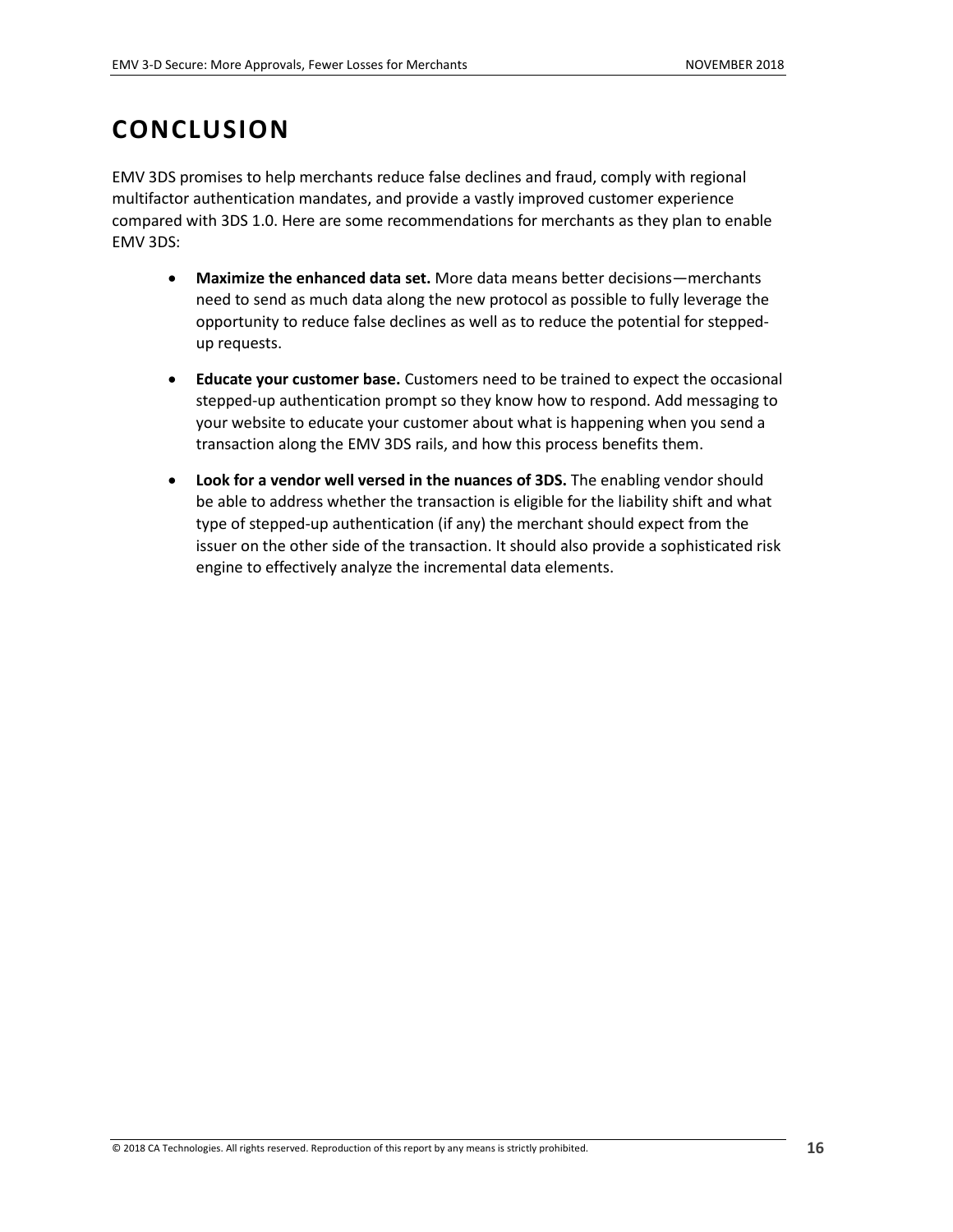## <span id="page-16-0"></span>**ABOUT AITE GROUP**

Aite Group is a global research and advisory firm delivering comprehensive, actionable advice on business, technology, and regulatory issues and their impact on the financial services industry. With expertise in banking, payments, insurance, wealth management, and the capital markets, we guide financial institutions, technology providers, and consulting firms worldwide. We partner with our clients, revealing their blind spots and delivering insights to make their businesses smarter and stronger. Visit us on the [web](http://aitegroup.com/) and connect with us on [Twitter](https://twitter.com/AiteGroup) and [LinkedIn.](https://www.linkedin.com/company/aite-group)

### <span id="page-16-1"></span>**AUTHOR INFORMATION**

**Julie Conroy** +1.617.398.5045 [jconroy@aitegroup.com](mailto:jconroy@aitegroup.com) 

### <span id="page-16-2"></span>**CONTACT**

For more information on research and consulting services, please contact:

**Aite Group Sales** +1.617.338.6050 [sales@aitegroup.com](mailto:sales@aitegroup.com)

For all press and conference inquiries, please contact:

**Aite Group PR** +1.617.398.5048 [pr@aitegroup.com](mailto:pr@aitegroup.com)

For all other inquiries, please contact:

[info@aitegroup.com](mailto:info@aitegroup.com)